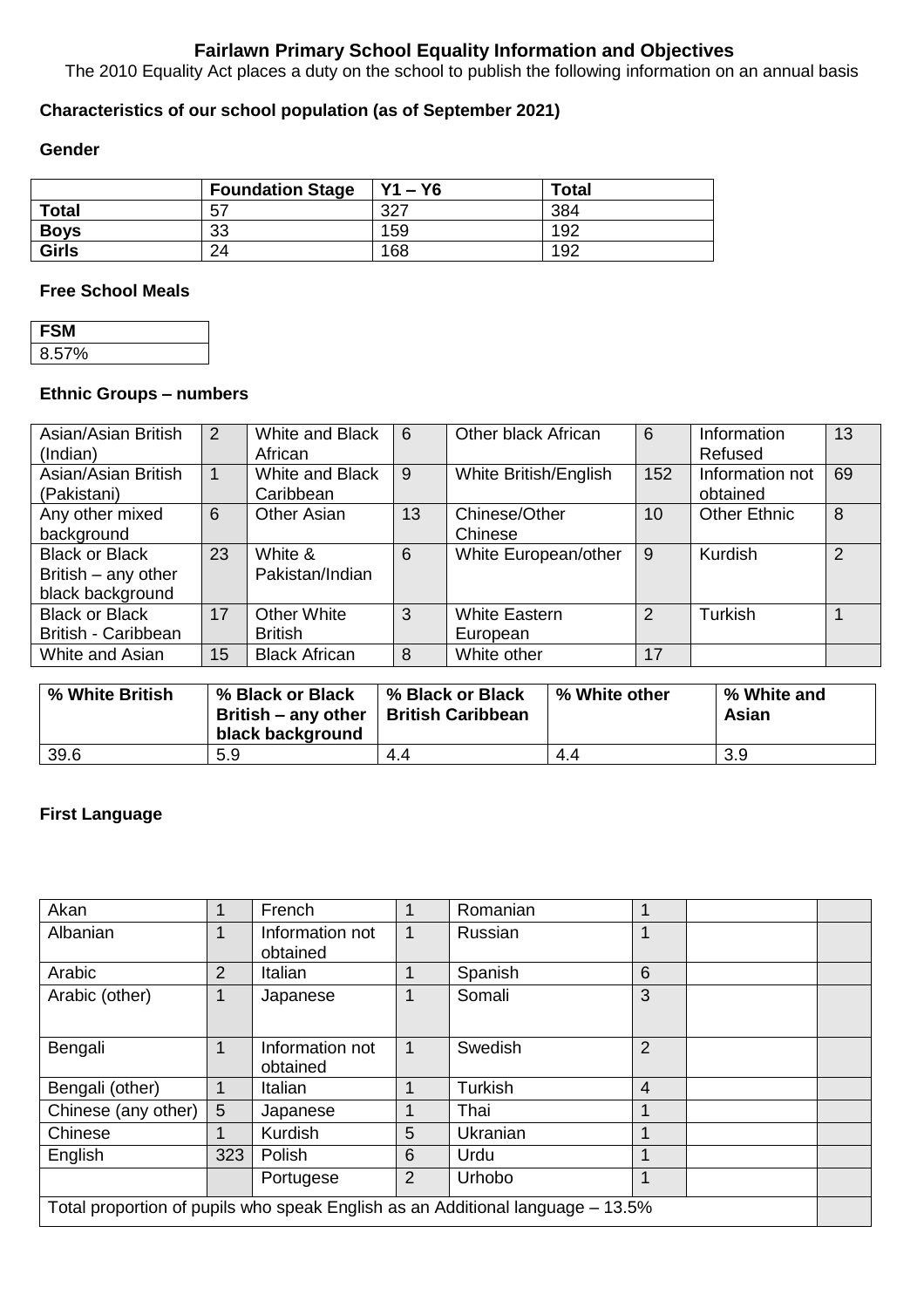## **Special Educational Needs**

| Stage                                     | <b>Numbers</b> | SEN type for pupils with SEN support and<br>$\%$<br><b>EHCP</b> or statements |                                                                 |
|-------------------------------------------|----------------|-------------------------------------------------------------------------------|-----------------------------------------------------------------|
| No Specified SEN                          | 381            | 87                                                                            | Speech Language and<br>21<br><b>Communication Needs</b>         |
| <b>SEN Support</b>                        | 46             | 11                                                                            | <b>Specific Learning difficulty</b><br>11                       |
| Statement/EHC<br><b>Plan</b>              | 8              | 2                                                                             | Autism<br>4                                                     |
|                                           |                |                                                                               | Hearing Impairment<br>0                                         |
|                                           | 54             | 13                                                                            | Social Emotional and<br>6<br>mental Health                      |
| % children with<br><b>SEN for R to Y6</b> |                |                                                                               | Other disability including<br>10<br>sensory physical or medical |
|                                           |                |                                                                               | No specialist advice<br>2                                       |
|                                           |                |                                                                               | 54<br>Total                                                     |

*Fairlawn School is a diverse community. Our aim is to ensure that everyone feels welcomed and included. Article 2: All children have the rights set out in the UNCRC, and individual children and young people shouldn't be discriminated against when these rights are realised. This covers both direct and indirect discrimination*

| <b>Equality Objective 1</b> | To continue on our journey to becoming an antiracist school by ensuring all our<br>pupils have their history, cultures and legacy recognised and valued.                                                                                                                                                                                                                                                                                                                                                                                                                                                                                                                                                                                                                          |  |  |
|-----------------------------|-----------------------------------------------------------------------------------------------------------------------------------------------------------------------------------------------------------------------------------------------------------------------------------------------------------------------------------------------------------------------------------------------------------------------------------------------------------------------------------------------------------------------------------------------------------------------------------------------------------------------------------------------------------------------------------------------------------------------------------------------------------------------------------|--|--|
| Why                         | We are committed to continuing our work towards Lewisham's pledge to embed<br>race equality and to address Black Caribbean heritage, black, and minority ethnic<br>underachievement. The majority of the people around the globe are not white and<br>yet ideas about white superiority are still deeply influential and prevalent.                                                                                                                                                                                                                                                                                                                                                                                                                                               |  |  |
| <b>How</b>                  | Staff to attend training on anti-racism<br>$\bullet$<br>Engage with the charity, Urban Synergy, to provide positive role models for<br>our pupils in years 5 and 6<br>Run a calendar of events that promotes diversity e.g. World Afro Hair Day,<br>Show Racism the Red Card, Windrush Day, Stephen Lawrence Day,<br>Language day<br>Continue to engage with the charity, BLAM to offer the Grounded Project to<br>$\bullet$<br>pupils with Black Caribbean and African heritage in Key Stage 2<br>Ensure that we are using a range of good quality texts in class that reflect the<br>diversity of our school<br>Continue to diversify our curriculum and resources<br>Support young people's right to speak out and engage as active citizens with<br>the issues around racism. |  |  |
| <b>Expected Outcome</b>     | Children see themselves reflected in our curriculum and our resources                                                                                                                                                                                                                                                                                                                                                                                                                                                                                                                                                                                                                                                                                                             |  |  |

| <b>Equality Objective 2</b> | To promote equity of parental and pupil engagement in learning and school life,<br>across all activities including extra-curricular opportunities                                                                                                                                                                                                                                                                                                                                                                                                                                                                |  |  |
|-----------------------------|------------------------------------------------------------------------------------------------------------------------------------------------------------------------------------------------------------------------------------------------------------------------------------------------------------------------------------------------------------------------------------------------------------------------------------------------------------------------------------------------------------------------------------------------------------------------------------------------------------------|--|--|
| Why                         | Schools can change pupils' lives which is why it is important that we have an<br>inclusive and supportive approach. A sense of belonging and community<br>promotes wellbeing which in turn influences positive outcomes for all.                                                                                                                                                                                                                                                                                                                                                                                 |  |  |
| <b>How</b>                  | Reaching out to all our families via informal conversations on the gate, coffee<br>mornings, termly parent forums and meet the teacher events.<br>Embed the application process for pupil parliament and other school roles into<br>our curriculum so that all pupils have an equal opportunity to achieve a<br>position of responsibility<br>Continue to develop outdoor play and learning opportunities and to involve<br>parents further in these.<br>Join a community of schools through the Ootiboo art project to engage in pop<br>up events, afterschool clubs and creative projects to promote wellbeing |  |  |